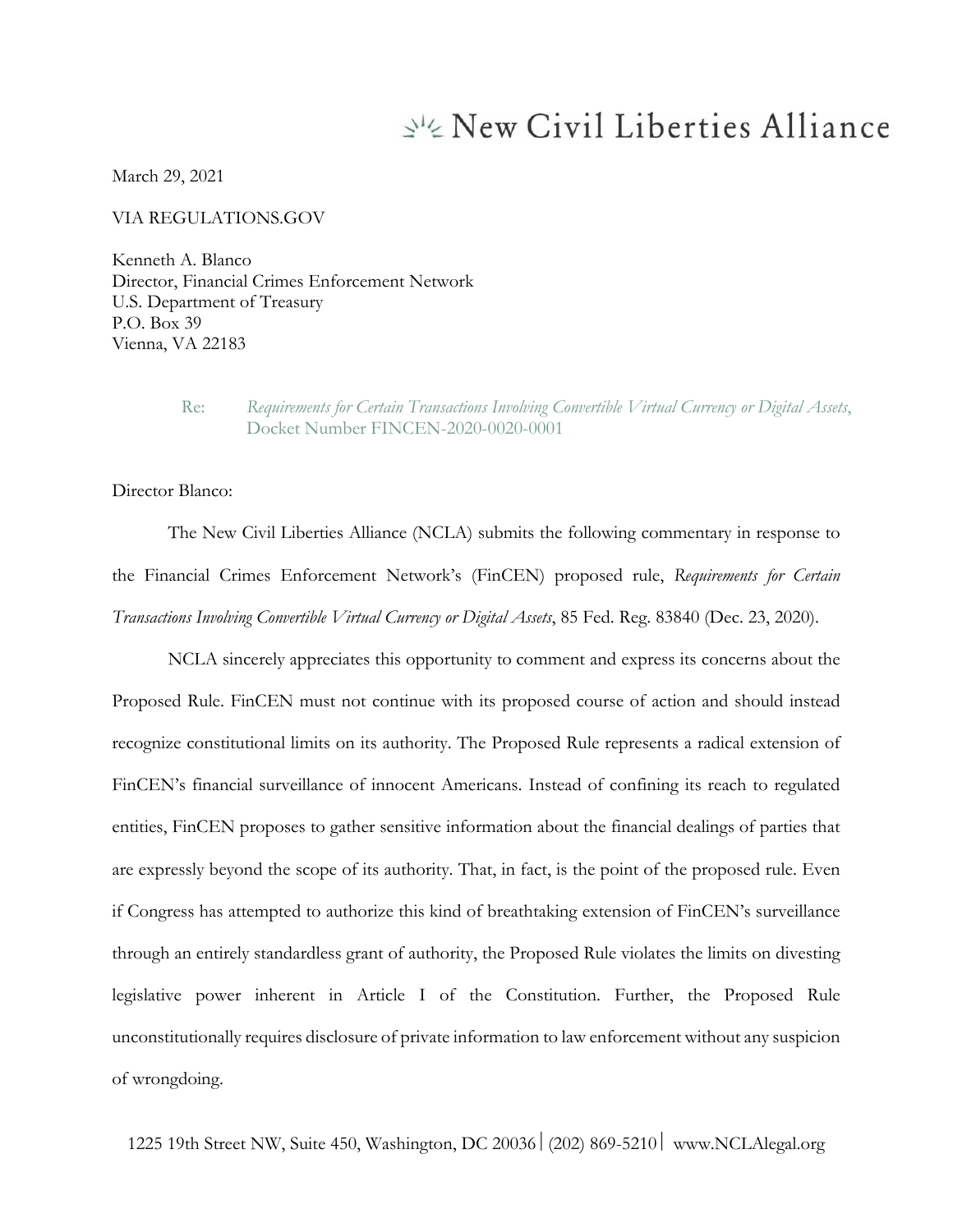#### **I. STATEMENT OF INTEREST**

NCLA is a nonpartisan, nonprofit civil-rights organization and public-interest law firm devoted to defending constitutional freedoms. The administrative state poses an especially serious threat to civil liberties. No other current aspect of American law denies more rights to more Americans. Although Americans still enjoy the shell of their Republic, a vastly different sort of government has developed within it—a type, in fact, that the Framers designed the Constitution to prevent.<sup>[1](#page-1-0)</sup> This unconstitutional administrative state is the focus of NCLA's attention.

In addition to suing agencies to enforce constitutional limits on the exercise of administrative power, NCLA encourages agencies to curb their own unlawful exercise of such power by establishing meaningful limitations on administrative rulemaking, adjudication, and enforcement. The courts are not the only government bodies with the duty to attend to the law. Even more immediately, agencies and agency heads have a duty to follow the law—not least by avoiding unlawful modes of governance. All agencies and agency heads must ensure that their modes of rulemaking, adjudication, and enforcement comply with the Administrative Procedure Act (APA) and with the Constitution.

#### **II. THE PROPOSED RULE**

The Proposed Rule attempts to extend current customer-reporting obligations for banks and financial institutions to transactions involving digital assets. But it also takes things one step further, and subtly extends those reporting requirements to gathering and producing information to FinCEN for people and businesses that *are not* customers, are likely not resident in the United States, and are, by definition, beyond the scope of FinCEN's authority.

First, the rule proposes to include digital assets under the umbrella term "monetary instruments" for purposes of 31 U.S.C. § 5313, which relates to the Secretary's authority to issue

<span id="page-1-0"></span><sup>1</sup> *See generally*, Philip Hamburger, *Is Administrative Law Unlawful?* (2014).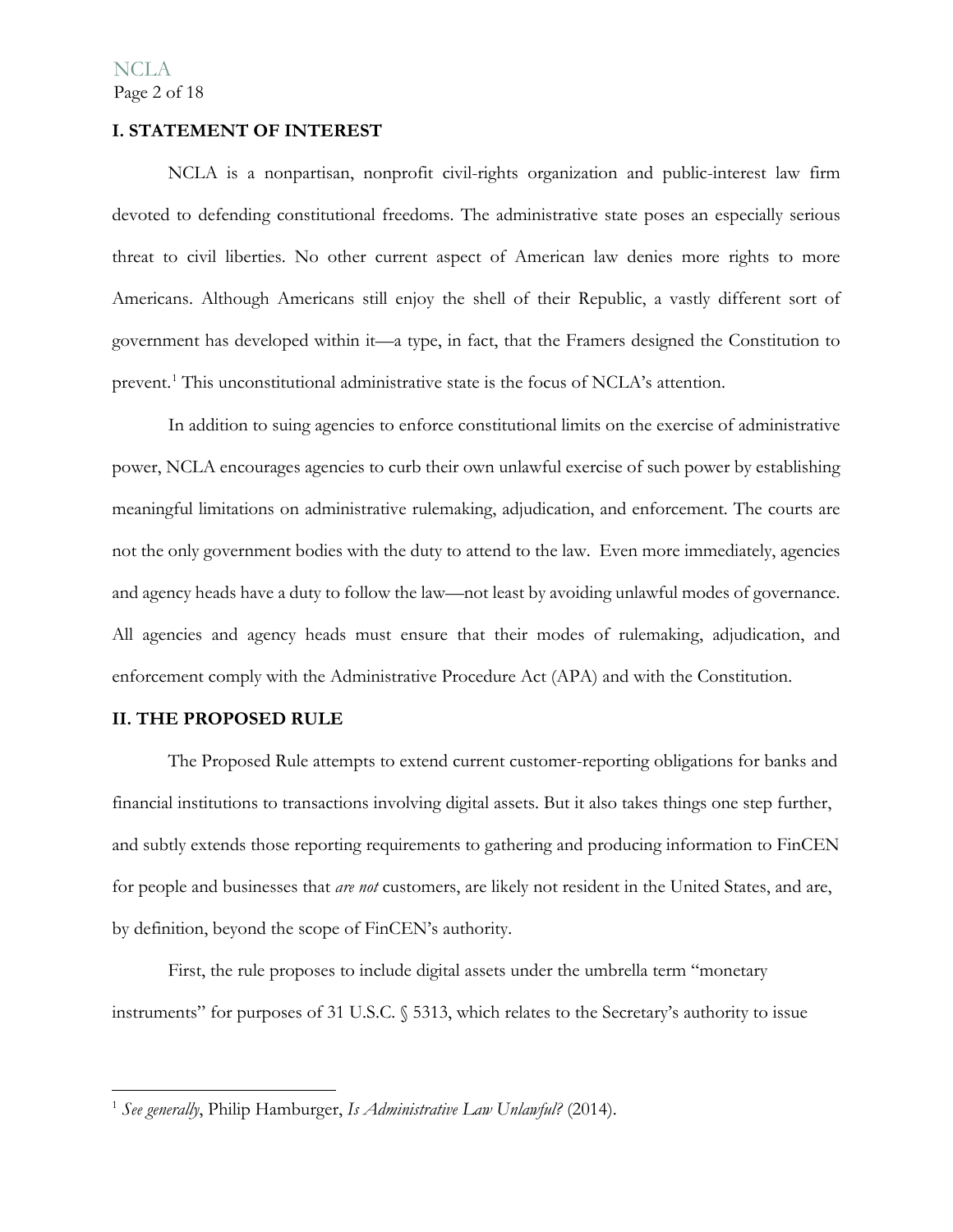reporting requirements for U.S. coins or currency. *Proposed Rule*, 85 Fed. Reg. at 83846.

Second, based on the inclusion of digital assets as "monetary instruments," the Proposed Rule extends Bank Secrecy Act (BSA) record-keeping and currency transaction reporting (CTR) requirements to digital asset exchanges. *Proposed Rule*, 85 Fed. Reg. at 83849. For instance, the Proposed Rule requires transaction reports to be filed with FinCEN when a customer engages in transactions valued more than \$10,000. *Id*. at 83850. The Proposed Rule also extends prohibitions on structuring transactions to avoid the reporting limits. *Id*.

Notably, the Proposed Rule also extends the scope of CTR reporting, to include information about any *counterparty* that is excluded from the BSA's reach. *Id*. at 83849. Specifically, "the proposed rule would require the reporting of certain identifying information including, at a minimum, the name and physical address of each counterparty," and encourages regulated entities "to follow riskbased procedures to determine whether to obtain additional information about their customer's counterparties or take steps to confirm the accuracy of counterparty information." *Id*.

Third, the rule proposes a novel record-keeping requirement related to transactions with "unhosted" digital asset "wallets." *Id*. at 83842. "Unhosted wallets" are any arrangement where a person holds digital assets without utilizing a third party, such as an exchange. *Id*. This can be as simple as an individual storing a digital currency's private key on a slip of paper. FinCEN recognizes that a "person conducting a transaction through an unhosted wallet to purchase goods or services on their own behalf is not" subject to reporting requirements imposed on regulated financial institutions. *Id*. This is no different than if someone purchased a cup of coffee with cash.

Nonetheless, under the new rule, any time a person at a registered entity makes "a withdrawal, exchange or other payment or transfer" involving digital assets worth more than \$3,000, measured in the aggregate, with a person with an unhosted wallet, the financial institution must keep detailed records concerning *both* the customer and the *counterparty*. *Id*. at 83860-61. For the existing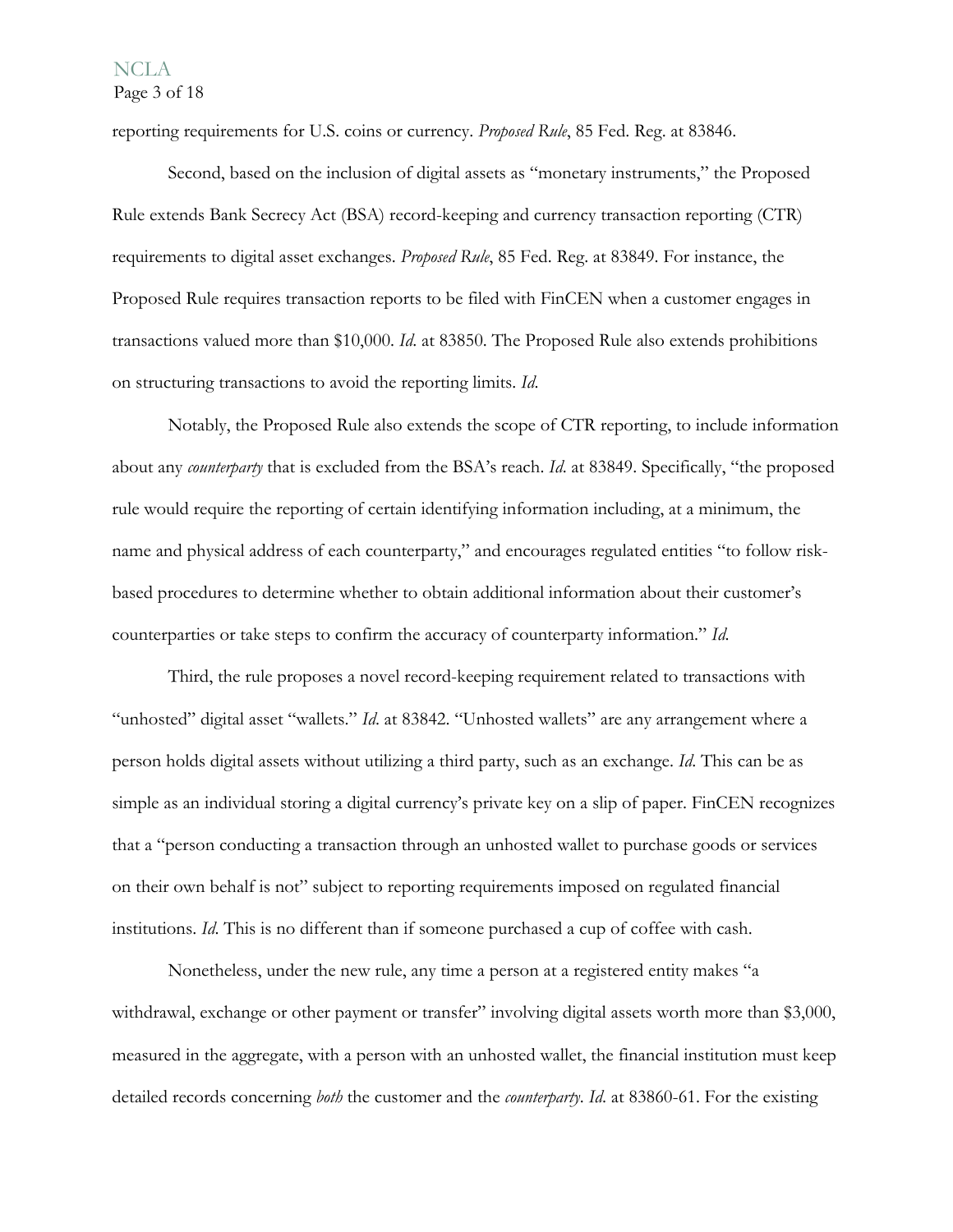Page 4 of 18

customer, the registered entity must verify their identification, and gather transaction information. *Id.* at 83861. But for the counterparty, who is by definition not subject to BSA requirements, the entity must record the amount of digital assets transferred, the value in dollars, any payment instructions received by the institution, the "name and physical address of each counterparty to the transaction" "as well as other counterparty information the Secretary may prescribe as mandatory on the reporting form," and "[a]ny other information that uniquely identifies the transaction, the accounts, and, to the extent reasonably available, the parties involved[.]" *Proposed Rule*, 85 Fed. Reg. at 83861.

FinCEN cites a number of statutory sources for its purported authority to issue the proposed rule. First, FinCEN relies on 12 U.S.C. § 1829b(b)(1), and 12 U.S.C. § 1953, which establish reporting requirements for banks and non-bank financial institutions respectively. *Id*. at 83845. Second, "[t]he proposed rule relies on authority under 31 U.S.C. 5313 and 5318(a)(2) to extend several existing requirements that apply to the current requirement to file currency transaction reports to the new requirement to file transaction reports related to transactions in CVC or LTDA. It also relies on the authority of 31 U.S.C. 5318(a)(2) for the promulgation of the recordkeeping requirements on wallets held by foreign financial institutions in jurisdictions identified by FinCEN." *Id*. at 83845 n. 38.

#### **III. THE PROPOSED RULE WOULD BE UNLAWFUL**

#### **A. FINCEN'S AUTHORITY UNDER THE BANK SECRECY ACT**

Perhaps the best way to understand how FinCEN has arrived at its current, audacious view of its authority is to go back to the source—the Bank Secrecy Act.[2](#page-3-0) For federally *insured* banks, 12

<span id="page-3-0"></span><sup>&</sup>lt;sup>2</sup> There is, of course, no single Bank Secrecy Act, but rather a collection of statutes found in Titles 12 and 31. Nevertheless, NCLA follows common practice in referring to them collectively under their best-known moniker.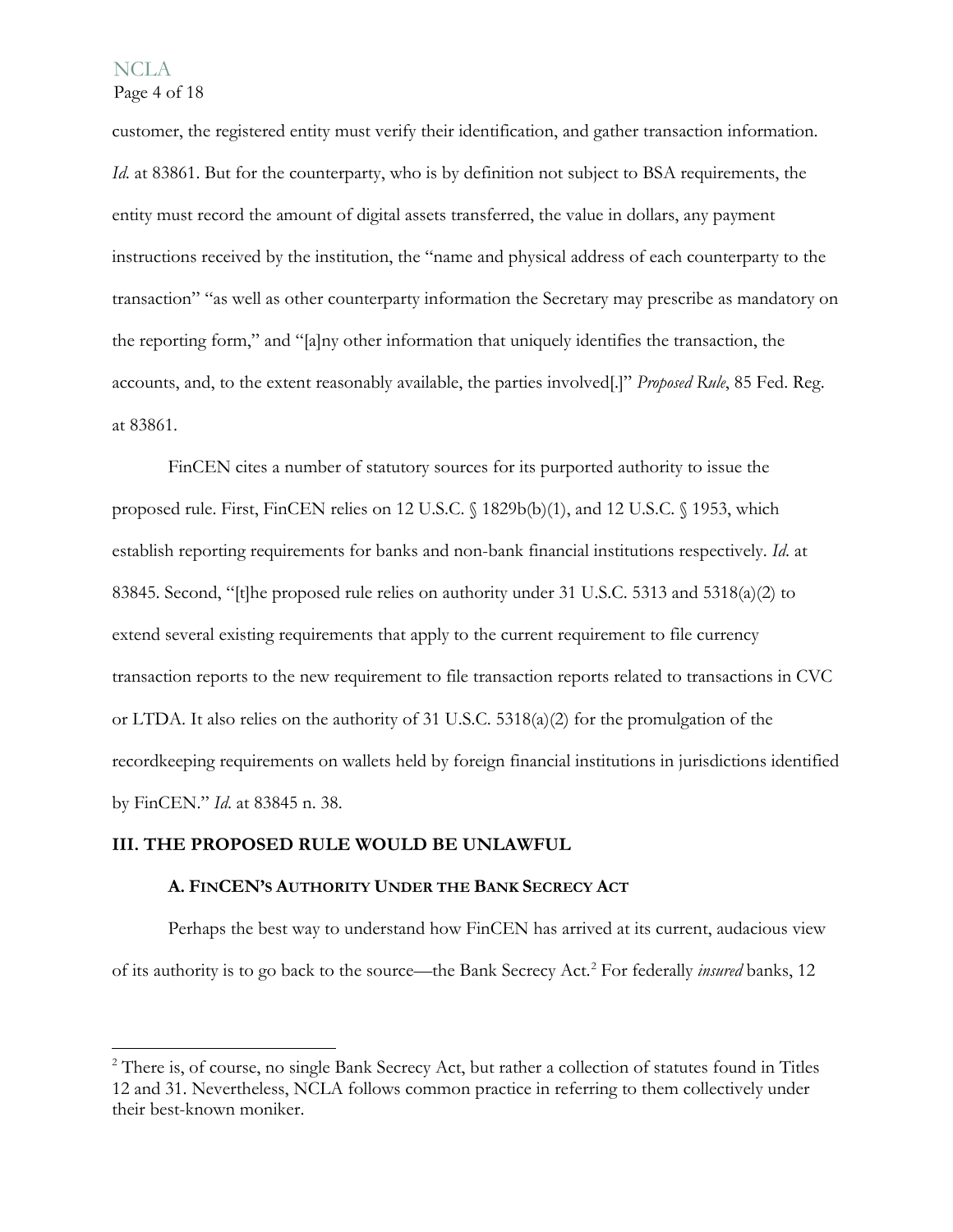Page 5 of 18

U.S.C. § 1829b(b)(1) purports to allow the Secretary of the Treasury to "prescribe regulations" whenever she "determines that the maintenance of appropriate types of records and other evidence by insured depository institutions has a high degree of usefulness in criminal, tax, or regulatory investigations or proceedings[.]" 12 U.S.C. § 1953(a) extends that same authority for any "uninsured bank or uninsured institution, or any person engaging in the business of carrying on in the United States" any such function. 31 U.S.C.  $\frac{5312(a)}{2}$  takes this idea and runs with it, defining a "financial institution" to not only include banks, but also 25 other categories of businesses, such as pawn brokers and travel agencies. Relevant here, this also includes "a licensed sender of money or any other person who engages as a business in the transmission of … value that substitutes for currency[.]" 31 U.S.C. § 5312(a)(2)(R). Also, just in case that delegation wasn't broad enough, 31 U.S.C. § 5312(a)(2)(Z) includes, "any other business designated by the Secretary whose cash transactions have a high degree of usefulness in criminal, tax, or regulatory matters."

The Secretary also has the authority to require a "domestic financial institution" that is involved with a transaction involving US currency "or other monetary instruments the Secretary of the Treasury prescribes" to "file a report on the transaction at the time and in the way the Secretary prescribes," under whatever "circumstances the Secretary prescribed by regulation." 31 U.S.C. § 5313(a). Additionally, Congress has delegated defining "monetary instruments" by allowing the Secretary to include "by regulation, value that substitutes for any monetary instrument[.]" 31 U.S.C. § 5312(a)(3)(D). Finally, Congress granted the Secretary the power to "require a class of domestic financial institutions or nonfinancial trades or businesses to maintain appropriate procedures, including the collection and reporting of certain information as the Secretary of the Treasury may prescribe by regulation[.]" [3](#page-4-0)1 U.S.C.  $\frac{5318(a)(2)^3}{2}$ 

<span id="page-4-0"></span><sup>&</sup>lt;sup>3</sup> *After* FinCEN proposed the rule at issue here, Congress amended both Sections 5312(a)(3)(D) and 5318(a)(2) to include the quoted language. As other commenters have noted, FinCEN's authority to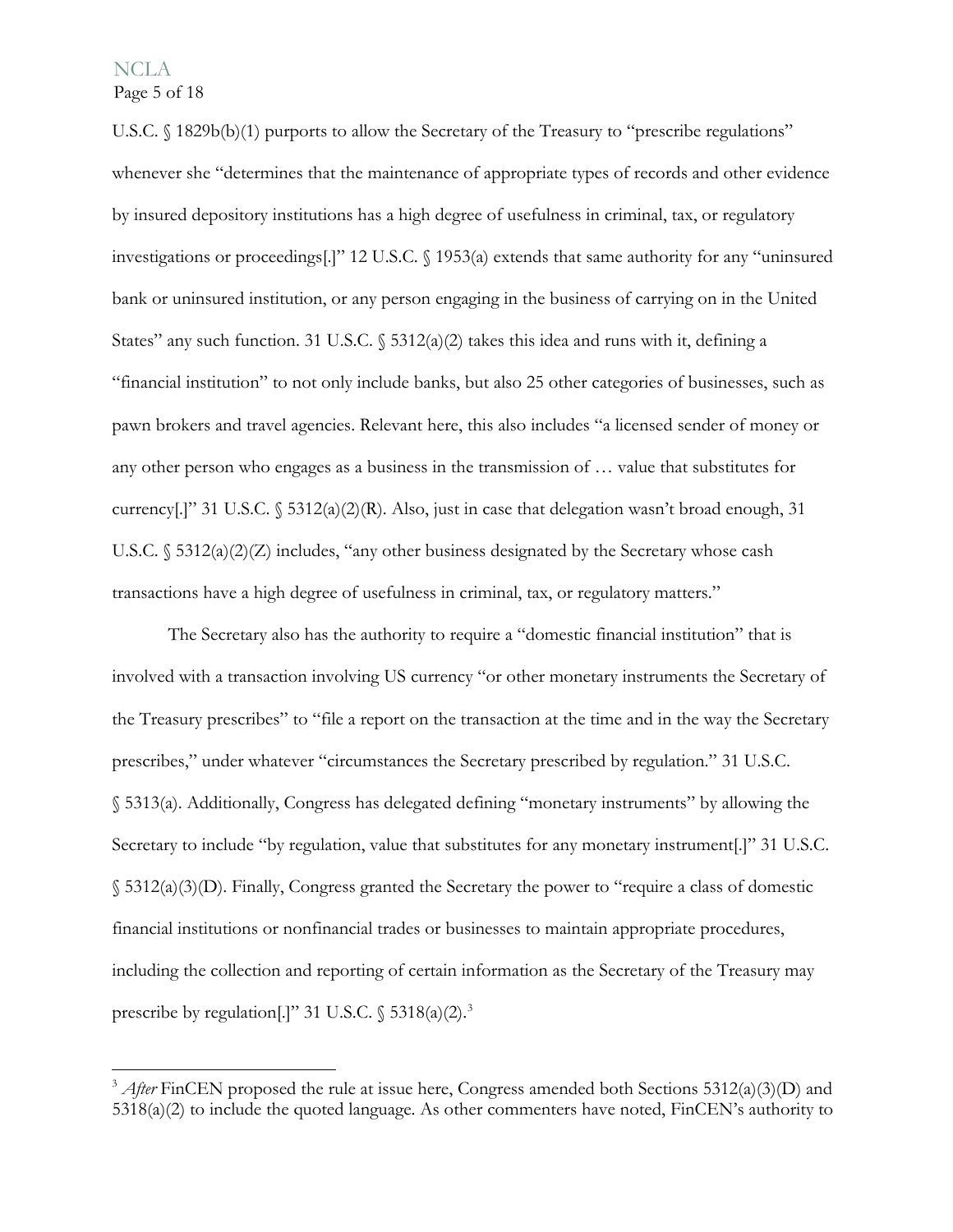### NCLA Page 6 of 18

It is also worth noting that violators of these statutory provisions or "a regulation prescribed" under the relevant portions of Title 31, "shall be fined not more than \$250,000, or imprisoned for not more than five years, or both." 31 U.S.C. § 5322(a). Further, if an entity violates "a regulation prescribed under section 5318(a)(2), a separate violation occurs for *each day the violation continues* and at each office, branch, or place of business at which a violation occurs or continues." *Id*. at  $\S$  5322(c) (emphasis added).

Taking Congress' vast grant of authority to heart, the Secretary has further defined the relevant subset terms that control the scope of Treasury's authority, including a convoluted 8-part definition of "money services business[es]," which further differentiates types of "money transmitter[s]." *See* 31 CFR § 1010.100(ff)(5)(i)(A). "Money transmission" means "acceptance of currency, funds, or other value that substitutes for currency from one person and the transmission of currency, funds, or other value that substitutes for currency to another location or person by any means" by anyone. 31 CFR  $\S$  1010.100(ff)(5)(i)(A). But because that definition would literally encompass any participant in the economy, the definition also includes six contrary "[f]acts and circumstances" limitations and another exception for any "natural person" who acts "on an infrequent basis and not for gain or profit." 31 CFR §§ 1010.100(ff)(5)(ii), (8)(iii). Essentially, the Secretary has adopted a definition that literally encompasses every American person and entity, and merely suggested fact-dependent limitations on the scope of that definition.

Now, the Secretary, through FinCEN, seeks to take this already vast authority and extend it *further*. Instead of just seeking to regulate *banks*, or even those encompassed by the functionally limitless definition of a domestic financial institution, FinCEN proposes to gather information about

issue the Proposed Rule remains dubious based on the authority originally invoked by the agency. NCLA will take Congress at its most recent word and assume that FinCEN will ultimately invoke the newly-amended statutory sections.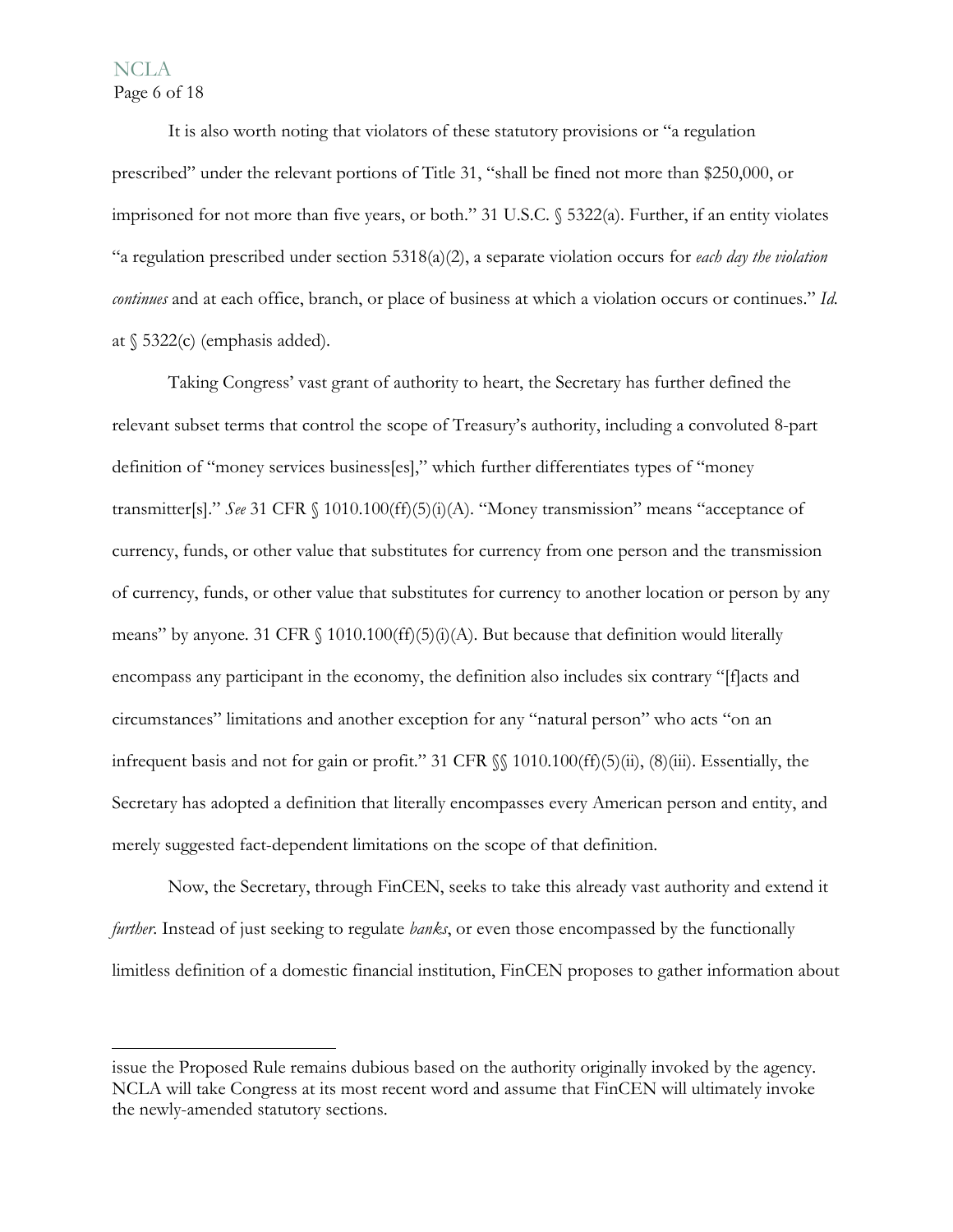people whom even FinCEN acknowledges *should not be* regulated by the agency—users of digital assets unaffiliated with financial institutions. It further hopes to *criminalize* doing business with these entities if regulated entities fail to gather private information about individuals who are not bound by the BSA and promptly turn it over to the government. FinCEN should not be in the business of expanding its own reach to unprecedented levels, while dragooning regulated parties into becoming spies for the government.

#### **B. THE PROPOSED RULE WOULD BE UNCONSTITUTIONAL**

## **1. The Proposed Rule Would Exercise Unconstitutionally Divested Legislative Authority**

Article I of the Constitution provides that "*[a]ll* legislative Powers herein granted shall be vested in a Congress of the United States." U.S. Const. art. I, § 1 (emphasis added). "[T]he integrity and maintenance of the system of government ordained by the Constitution mandate that Congress generally cannot delegate its legislative power to another Branch." *Mistretta v. United States*, 488 U.S. 361, 371-72 (1989) (internal citation and quotation marks omitted). Furthermore, "the lawmaking function belongs to Congress … and may not be conveyed to another branch or entity." *Loving v. United States*, 517 U.S. 748, 758 (1996). Congress may not "abdicate or  $\prod$  transfer to others the essential legislative functions with which it is thus vested." *A.L.A. Schecter Poultry Corp. v. United States*, 295 U.S. 495, 529 (1935). The President, acting through his agencies, therefore, may not exercise Congress' legislative power to declare entirely "what circumstances … should be forbidden" by law. *Panama Refining Co. v. Ryan*, 293 U.S. 388, 418-19 (1935).

The Supreme Court has struggled with defining the limits on the legislature's divestment of its authority. The Court has allowed agencies to exercise authority so long as Congress has set out an "intelligible principle to which the person or body authorized to [exercise the authority] is directed to conform." *Mistretta*, 488 U.S. at 372. But that test lacks clear limits. Furthermore, five members of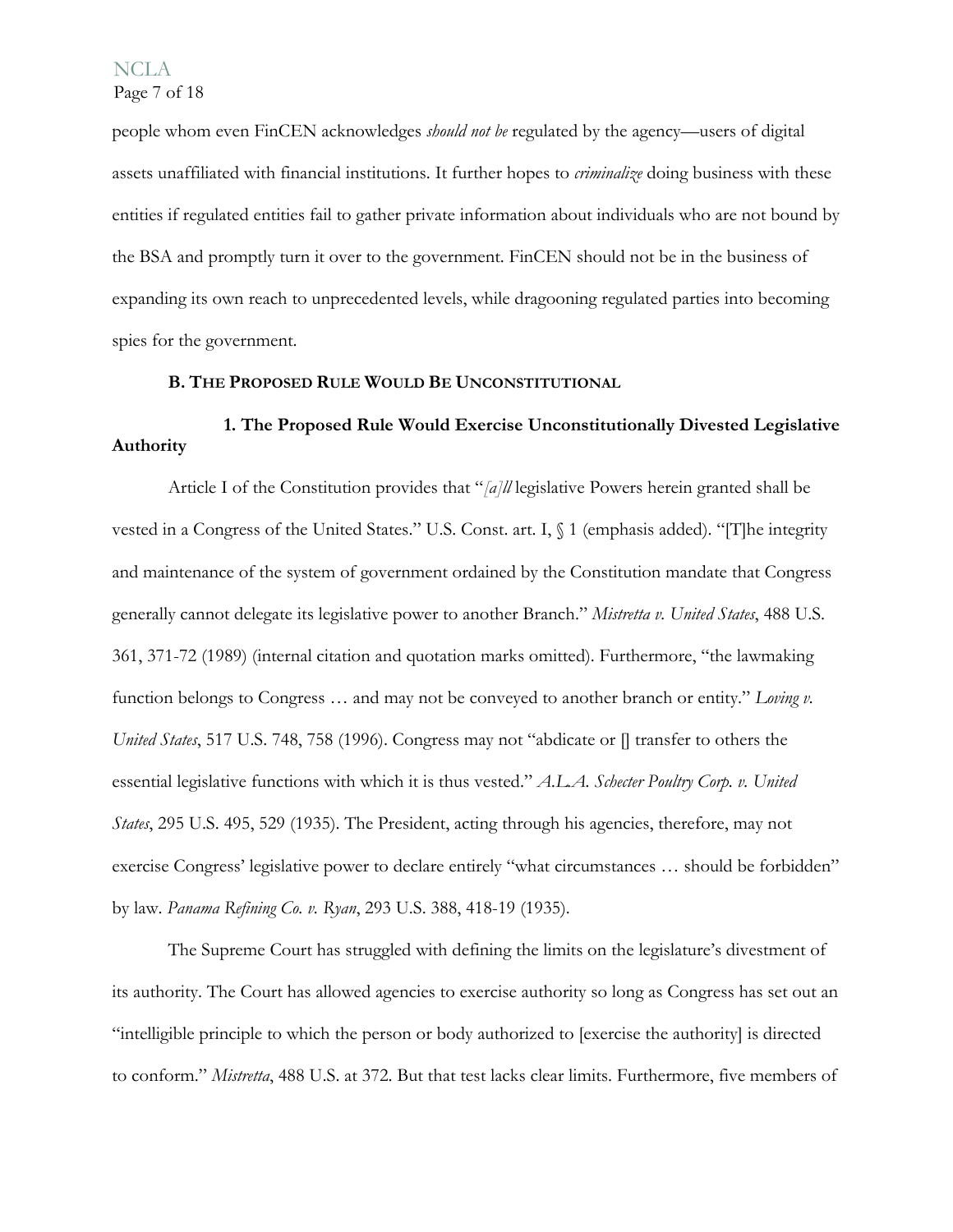Page 8 of 18

the Court have recently expressed interest in at least exploring a reconsideration of that standard. *See Gundy v. United States*, 139 S. Ct. 2116, 2131-42 (2019) (Gorsuch, J., dissenting, joined by Roberts, C.J., and Thomas, J.); *id*. at 2130-31 (Alito, J., concurring in the judgment); *Paul v. United States*, 140 S. Ct. 342 (2019) (mem.) (Kavanaugh, J., statement respecting the denial of certiorari) (stating that the issues raised in the *Gundy* dissent "may warrant further consideration in future cases").

As Justice Gorsuch recently highlighted in his dissenting opinion in *Gundy v. United States*, though, the Court's precedents offer at least three limiting principles to consider in order "to decide whether Congress has unconstitutionally divested itself of its legislative responsibilities."139 S. Ct. at 2135 (Gorsuch, J., dissenting).

"First, we know that as long as Congress makes the policy decisions when regulating private conduct, it may authorize another branch to fill up the details." *Id*. at 2136. The opposite is true as well—when Congress leaves policy decisions up to another branch, it unlawfully divests itself of power. *See A.L.A. Schecter Poultry Corp.*, 295 U.S. at 529. What constitutes a "policy decision[]" was illustrated as far back as 1825, when the Court upheld a statute that instructed the federal courts to borrow state-court procedural rules but allowed them to make certain "alterations and additions." *Wayman v. Southard*, 23 U.S. 1, 1 (1825). Writing for the Court, Chief Justice Marshall distinguished between those "important subjects, which must be entirely regulated by the legislature itself," and "those of less interest, in which a general provision may be made, and power given to those who are to act … to fill up the details." *Id*. at 21.

The Court provided a concrete example of this distinction in *United States v. Eaton*, 144 U.S. 677 (1892). There, the Court struck down a series of federal tax regulations that purported to impose criminal liability even though Congress had not set out a penalty provision. *Id*. at 688. As there were "no common-law offenses against the United States," it was up to Congress to provide criminal punishment for violation of a regulation. *Id*. at 687. This decision could not be delegated to an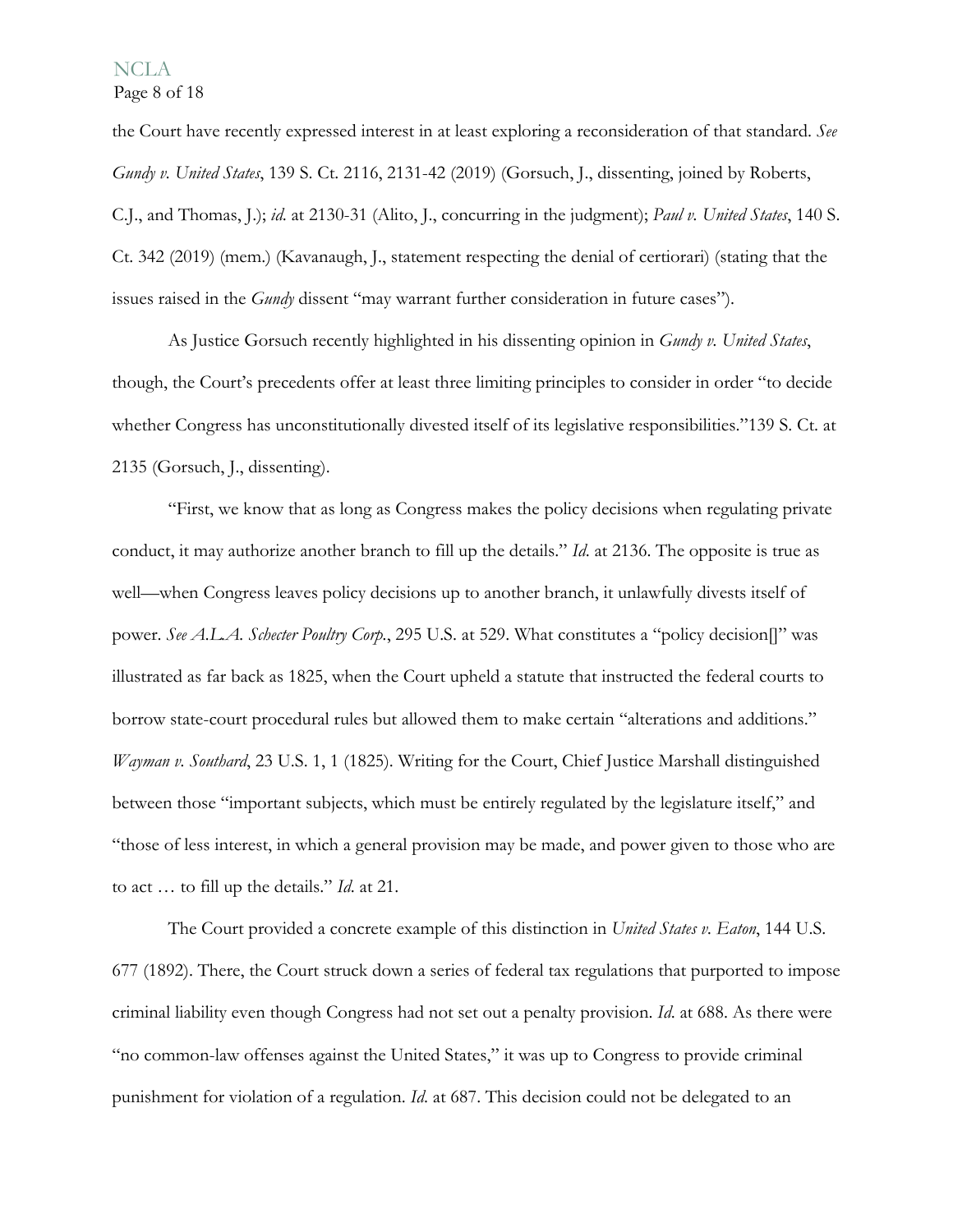### Page 9 of 18

agency, because "[i]t would be a very dangerous principle" to allow an agency to issue regulations that, themselves, carried criminal penalties under the general rubric of being "a needful regulation" to enforce a statute. *Id*. at 688. Thus, the Court held that "[i]t is necessary that a sufficient statutory authority should exist for declaring any act or omission a criminal offense," even if the agency could otherwise issue regulations that had, "in a proper sense, the force of law[.]" *Id*.

"Second, once Congress prescribes the rule governing private conduct, it may make the application of that rule depend on executive fact-finding." *Gundy*, 139 S.Ct. at 2136 (Gorsuch, J., dissenting). Thus, during the Napoleonic Wars the Court allowed an exercise of authority to impose a trade embargo that depended on predicate factual findings of need. *Cargo of The Brig Aurora v. United States*, 11 U.S. 382, 388 (1813). This distinction weighed heavily in the Court's more recent analysis in *Touby v. United States*, where the Court allowed the Attorney General to add a substance to a list of prohibited drugs temporarily if he determined that doing so was "necessary to avoid an imminent hazard to the public safety." 500 U.S. 160, 166 (1991). As described by Justice Gorsuch, "In approving the statute, the Court stressed all the[] constraints on the Attorney General's discretion and, in doing so, seemed to indicate that the statute supplied an 'intelligible principle' because it assigned an essentially fact-finding responsibility to the executive." *Gundy*, 139 S.Ct. at 2141. Exercise of authority that lacks any such fact-intensive inquiry likely also lacks an essential limit. *See id*.

"Third, Congress may assign the executive and judicial branches certain non-legislative responsibilities." *Id*. at 2137. For instance, the Executive Branch possesses certain unique and historical constitutional authorities, such as those related to foreign affairs, and the Court may view such exercises of delegated authority more favorably. *Id*. This is a point that has been emphasized by lower courts following *Gundy*. *See United States v. Bruce*, 950 F.3d 173, 175 (3d Cir. 2020) ("Importantly, the non-delegation doctrine applies only to delegations by Congress of legislative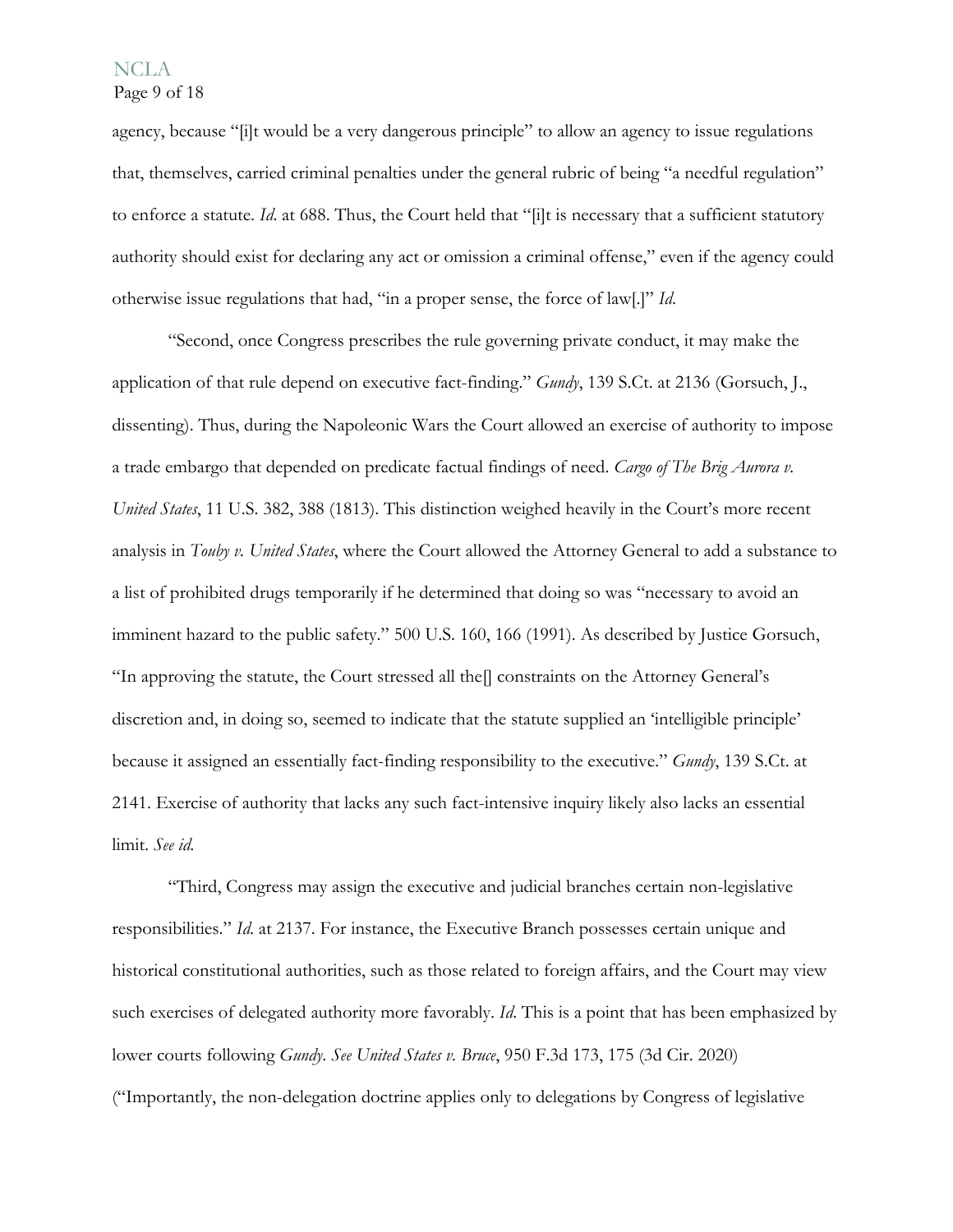power; it has no application to exercises of executive power.); *Am. Inst. for Int'l Steel, Inc. v. United States*, 806 Fed.Appx. 982, 2020 WL 967925, at \*7 (Fed. Cir. Feb. 28, 2020) (unpublished) (affirming tariff and opining that the President's "independent constitutional power" may justify the conclusion).

The BSA presents one of the furthest and most open-ended Congressional divestments of authority in a U.S. Code replete with such delegations of legislative power. But that does not mean FinCEN may, consistent with Article I, exercise the full rulemaking authority set down in the BSA. The proposed rule would exceed appropriate constitutional limits, as it would constitute FinCEN's exercise of Congress' legislative power to declare entirely "what circumstances … should be forbidden" by law. *Panama Refining Co.*, 293 U.S. at 418-19.

The proposed rule would violate all three traditional bars on Congressional divestment to an agency discussed above. First, the delegations of legislative power FinCEN seeks to exercise are explicitly those of *policy*. Indeed, the first statute FinCEN invokes, 31 U.S.C. § 5313(a), allows the Secretary to require transaction reports "at the time and in the way the Secretary prescribes," for any "monetary instruments the Secretary of the Treasury prescribes" under whatever "circumstances the Secretary prescribed by regulation." There are no limits set out in the statute beyond the Secretary's policy preferences. The other statute relied on by FinCEN, 31 U.S.C.  $\sqrt{5318(a/2)}$ , just says the Secretary may require any entity to produce whatever information she desires, as long as she decides, as a matter of policy, that they might "ensure compliance with [the BSA] and [related] regulations … or to guard against money laundering, the financing of terrorism, or other forms of illicit finance." And FinCEN has decided, unilaterally, that digital assets should fall under the BSA's reach, and even unregulated counterparties should be required to produce personal information. This is not just filling in details, this is an exercise of the "very dangerous principle" of allowing an agency to write new rules, on new subjects, with criminal consequences. *See Eaton*, 144 U.S. at 688.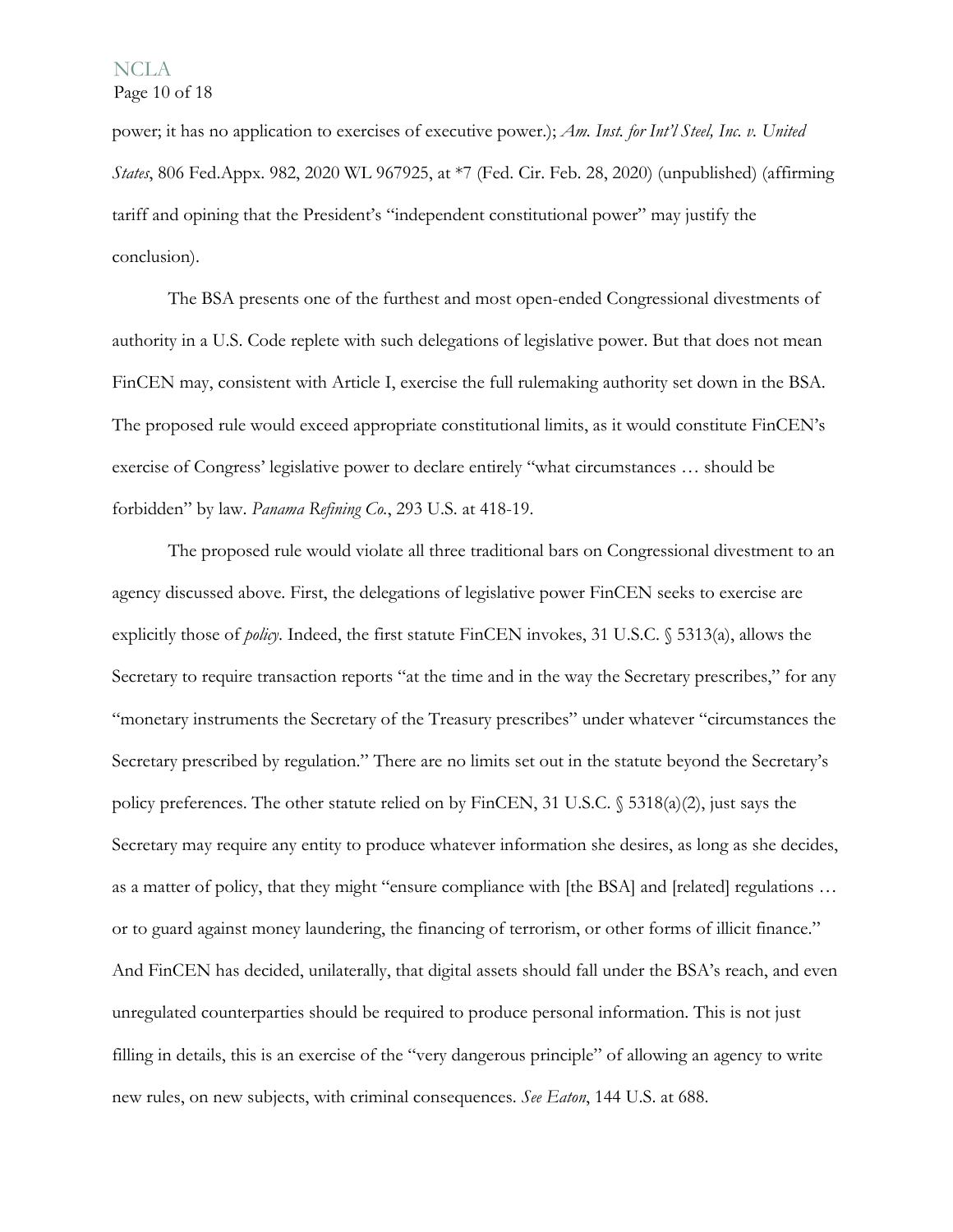# NCLA Page 11 of 18

Second, this Proposed Rule is not premised on fact-finding. Of course, one might expect some sort of quantifiable data that might justify the proposed rule, such as evidence of widespread fraud concerning digital assets. The best FinCEN offers, though, is Treasury's own speculation that "anonymity in transactions and funds transfers is the main risk that facilitates money laundering." *Proposed Rule*, 85 Fed. Reg. at 83844 (citation omitted). From this general premise, FinCEN simply asserts, on its own say-so, that more information about every type of transaction should be beneficial. Regardless of FinCEN's fact-finding though, the statutory authority *requires* none, which creates the constitutional problem. *See* 31 U.S.C. §§ 5313(a), 5318(a)(2). FinCEN has been permitted endless discretion, which contributes to the unlawful nature of the Proposed Rule.

Finally, this Proposed Rule is decidedly *not* within the Executive's inherent powers. This rule would create whole new types of criminal liability based solely on a limitless divestment of Congress' legislative power. But creating crimes is a uniquely legislative duty, and not one that can be freely transferred to the Executive. *See Eaton*, 144 U.S. at 687-88. As the Executive Branch is charged with enforcement of existing crimes, if anything, its authority here should be at its weakest. Otherwise, the Constitution's separation of legislative from executive power will be defeated.

Thus, the Proposed Rule would constitute an invalid exercise of legislative power. FinCEN must not exercise powers that Congress could not divest from itself in this fashion.

#### **2. The Proposed Rule Would Violate the Fourth Amendment**

The Fourth Amendment to the U.S. Constitution protects "the right of the people to be secure in their ... papers ... against unreasonable searches and seizures."

"The Fourth Amendment refers to 'papers' because the Founders understood the seizure of papers to be an outrageous abuse distinct from general warrants." Donald A. Dripps, *"Dearest Property": Digital Evidence and the History of Private "Papers" As Special Objects of Search and Seizure*, 103 J. Crim. L. & Criminology 49, 52 (2013). "The English courts and resolutions of the House of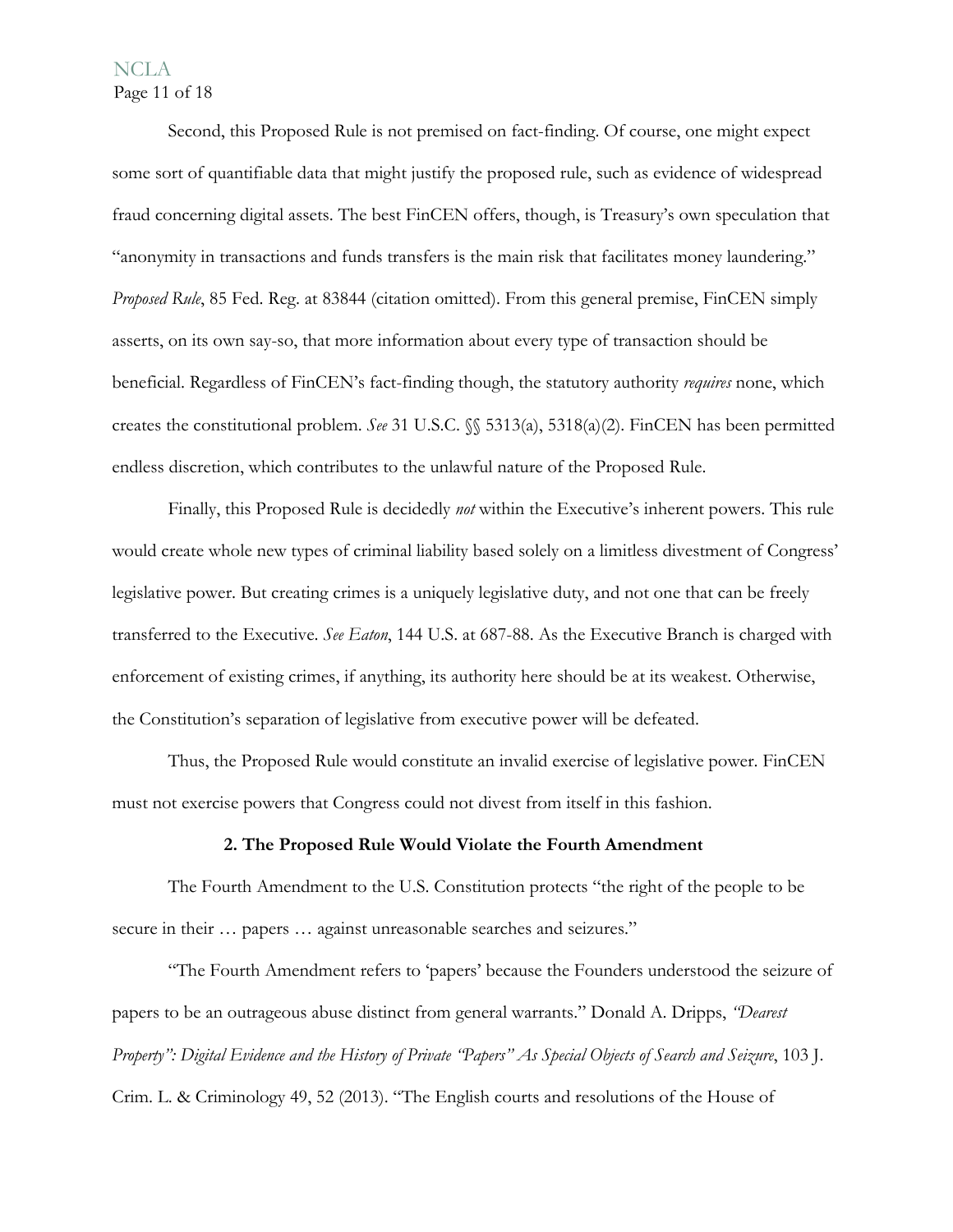Page 12 of 18

Commons condemned both abuses distinctly." *Id*. Moreover, "America inherited the common law ban on searches for papers, adopted constitutional provisions that mentioned papers distinctly, and refused to modify the common law ban by statute until the Civil War," and the "one Founding-era attempt to authorize seizing papers by statute was condemned as contrary to common law and natural right and never passed into law." *Id*.

Thus, " $[i]$ f one goes back to the early Republic  $[i]$  it is difficult to find any deferral executive body that could bind subjects to appear, testify, or produce records." Philip Hamburger, *Is Administrative Law Unlawful?* 221 (2014). Historically Congress allowed record-keeping requirements and administrative inspection for industry (*e.g.*, distillers to examine books), but "the inspection requirement was very limited, for it applied only to places that the distillers reported to the government." *Id*. at 224. "The record-keeping and inspection requirements, moreover, did not apply to privately owned records or papers. … [T]he 1791 statute carefully stated that treasury officers were to supply distillers with books for recording their production of spirits, and that distillers were to enter their production of spirits in these books." *Id*. "It also is apparent that privately owned papers were peculiarly protected: They were not subject even to general disclosure requirements, it being only government-owned records that were open to inspection." *Id*.

Shortly after the Civil War a statute was passed that granted the Secretary of the Treasury the authority in all revenue actions "other than criminal" the power to serve an investigative demand on a defendant, and if he "refuse[d] to produce such book, invoice, or paper in obedience to such notice, the allegations stated in the said motion shall be taken as confessed unless his failure or refusal to produce the same shall be explained to the satisfaction of the court." An Act to Amend the Customs-Revenue Laws and to Repeal Moieties, ch. 391 § 5, 18 Stat. 187 (1874). If produced, the documents could be inspected by the government in the presence of their owner and were admissible in evidence but were not forfeited. *Id*.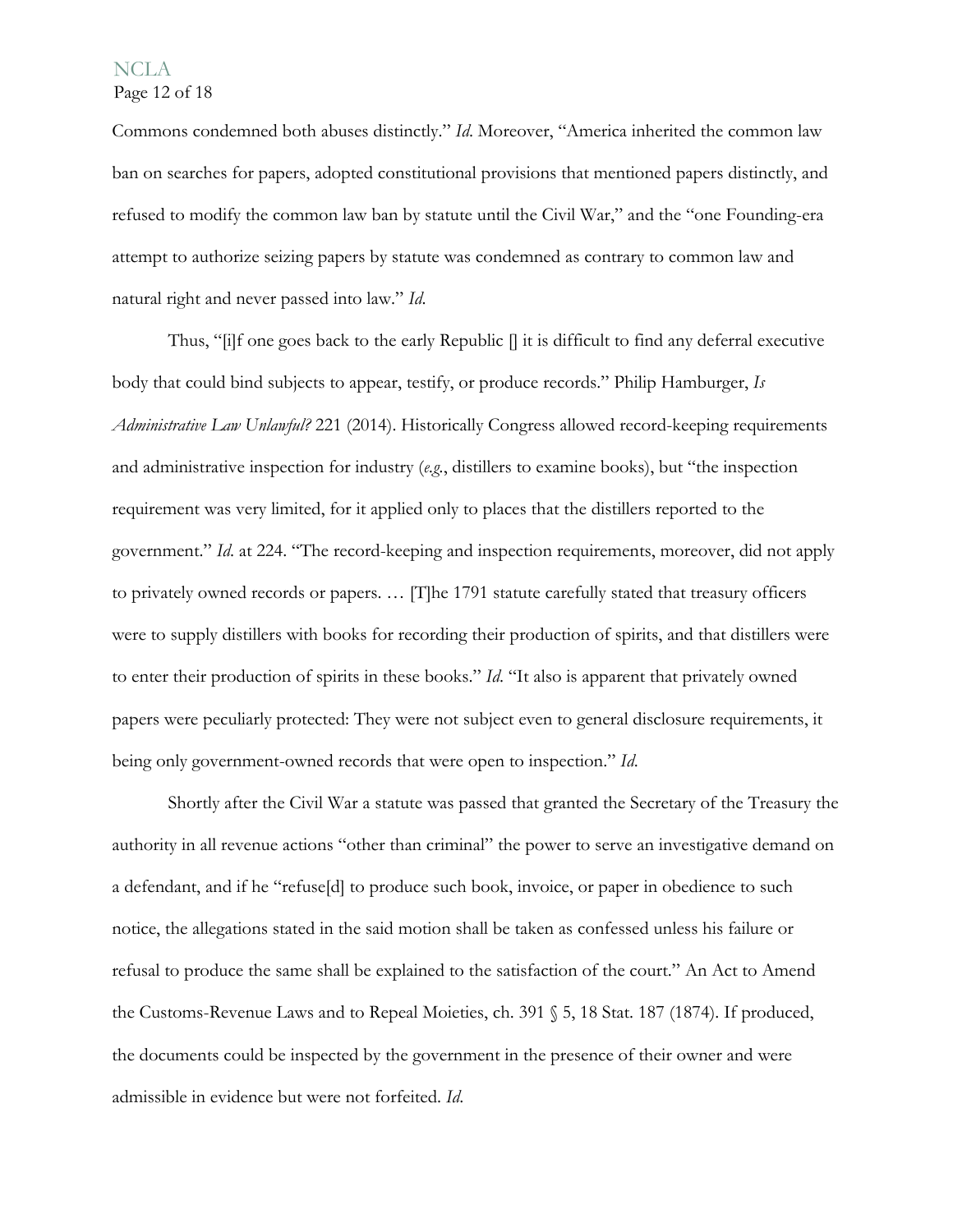#### NCLA Page 13 of 18

In *Boyd v. United States*, 116 U.S. 616, 638 (1886), the Supreme Court ruled that subpoenas issued under the statute were "unconstitutional and void" under the Fourth Amendment because they were akin to general warrants. The Court relied heavily on the Founders' incorporation of English common law to frame its understanding of the original meaning of the Fourth Amendment protection. *Id*. at 626. The Court said that "every American statesman, during our revolutionary and formative period as a nation, was undoubtedly familiar with" the case of *Entick v. Carrington*, 19 How. St. Tr. 1029 (1765). *Id*. The Court called the decision, a "monument of English freedom" and noted that the Founders "considered it as the true and ultimate expression of constitutional law" such that "it may be confidently asserted that its propositions were in the minds of those who framed the fourth amendment to the [C]onstitution, and were considered as sufficiently explanatory of what was meant by unreasonable searches and seizures." *Boyd*, 116 U.S. at 626-27.

In the *Entick* decision Lord Camden had written,

Papers are the owner's goods and chattels; they are his dearest property, and are so far from enduring a seizure, that they will hardly bear an inspection; and though the eye cannot by the laws of England be guilty of a trespass, yet where private papers are removed and erried away the secret nature of those goods will be an aggravation of the trespass, and demand more considerable damages in that respect. Where is the written law that gives any magistrate such a power? I can safely answer, there is none; and therefore it is too much for us, without such authority, to pronounce a practice legal which would be subversive of all the comforts of society.

*Id*. at 627-28 (quoting *Entick*, 19 How. St. Tr. at 1029).

 According to the Court, the "principle[s] laid down" in the *Entick* opinion "affect the very essence of constitutional liberty and security." *Id*. at 630. The Court equated "a compulsory production of a man's private papers" with "[b]reaking into a house and opening boxes and drawers." *Id*. at 622, 630. Both constituted "the invasion of his indefeasible right of personal security, personal liberty. and private property[.]" *Id*. at 630.

Despite this strong historical pronouncement, in *United States v. Miller*, 425 U.S. 435 (1976)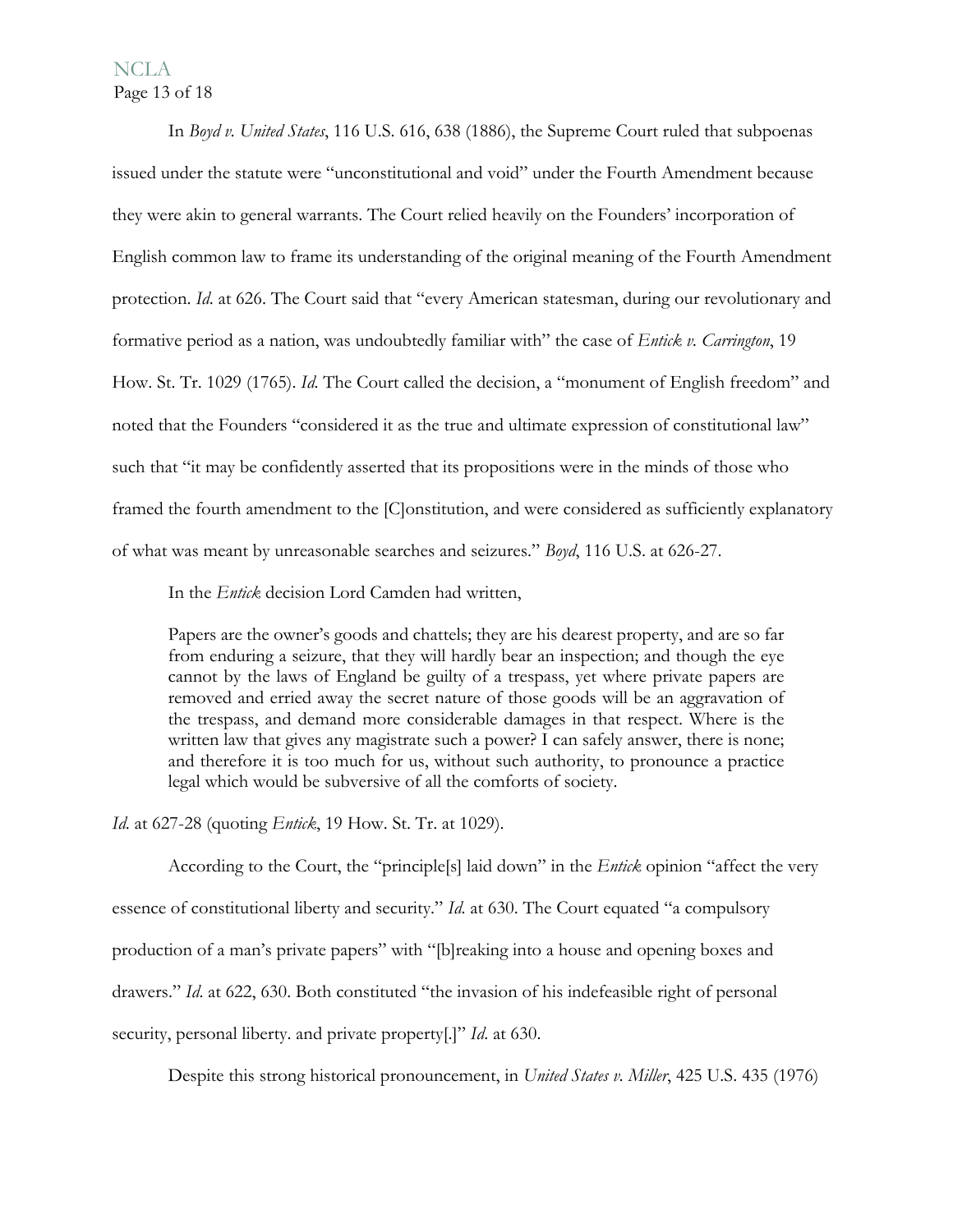Page 14 of 18

the Supreme Court blessed not only intrusive, suspicionless subpoenas, but even the mandatory disclosure regime of the BSA. In *Miller*, Treasury agents obtained facially invalid grand jury subpoenas for Miller's bank records and obtained bank account information from a separate financial institution. *Id*. at 439. The lower courts ordered suppression in adherence to *Boyd*'s particularity requirement. *Id*.

 The Supreme Court reversed after concluding that the subpoenaed documents did not "fall within a protected zone of privacy" because they were not Miller's "private papers" but were "business records of the banks." *Id*. 440. The Court "perceive[d] no legitimate 'expectation of privacy'" in the records because "[a]ll of the documents obtained, including financial statements and deposit slips, contain only information voluntarily conveyed to the banks and exposed to their employees in the ordinary course of business." *Id*. at 442. Indeed, the Court said, "The depositor takes the risk, in revealing his affairs to another, that the information will be conveyed by that person to the Government." *Id*.

Because of *Miller*'s holding, and the so-called third-party doctrine, the entire BSA regime, which mandated disclosures to FinCEN, even without *any* suspicion of wrongdoing, was viewed as simply outside the protection of the Fourth Amendment. *See United States v. Kaatz*, 705 F.2d 1237, 1242 (10th Cir. 1983) ("We have here no search or seizure in violation of the Fourth Amendment. The Bank reported a transaction to which it and [the defendant] were the only parties. [The defendant] had no legitimate 'expectation of privacy' concerning information contained in Bank records, and no Fourth Amendment protected interest in the Bank records.") (citing *Miller*, 425 U.S. at 442). Financial records thus have become fair game for FinCEN's mere curiosity.

But, as the Court recently held in *Carpenter v. United States*, 138 S.Ct. 2206 (2018), the *Miller* exception does not always apply. There, the Court held, for the first time since *Boyd*, that any time the government subpoenas "records held by a third party" it must first obtain a warrant "where the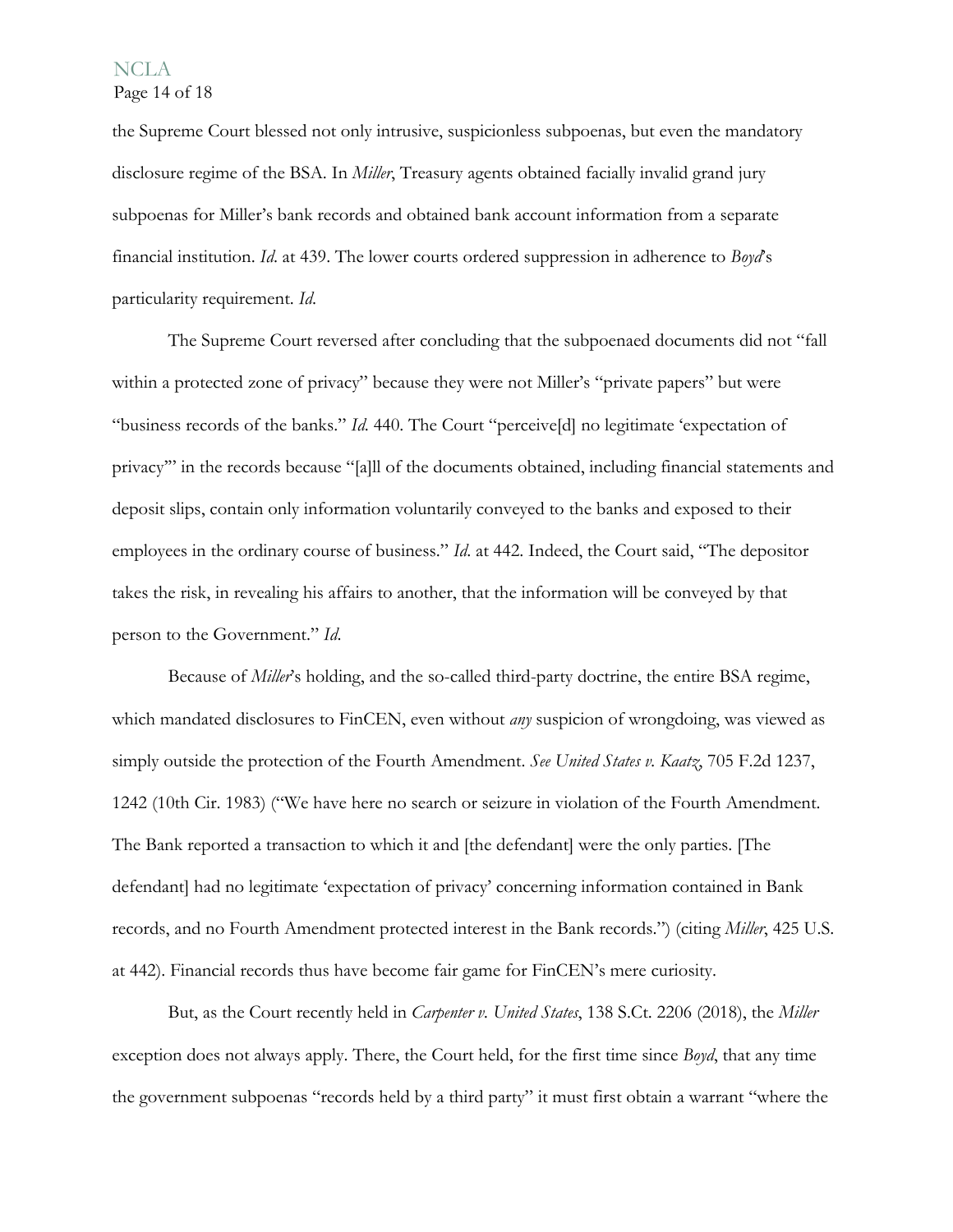#### **NCLA** Page 15 of 18

suspect has a legitimate privacy interest" in the records. *Id*. at 2222.

 In reaching its conclusion, the Court noted that *Miller*'s "third-party doctrine partly stems from the notion that an individual has a reduced expectation of privacy in information knowingly shared with another. But the fact of diminished privacy interests does not mean that the Fourth Amendment falls out of the picture entirely." *Id*. at 2219 (citation omitted). Indeed, the Court limited the *Miller* decision based on the conclusion "that checks were 'not confidential communications but negotiable instruments to be used in commercial transactions.'" *Id*. (quoting *Miller*, 425 U.S. at 442). The Court also noted that the "voluntary exposure" rationale would not justify intrusions when the intrusion was so pervasive that "in no meaningful sense" did the "user voluntarily assume the risk of turning over" the data. *Id*. (citation omitted).

 The Proposed Rule ignores this history, and would, for the first time, extend the BSA's reach to require production of sensitive financial information from those who have never voluntarily disclosed it to a financial institution, and who, by definition, have been excluded from the BSA's reach. The *Miller* decision itself stands on dubious historical footing, and it cannot be extended to justify suspicionless inspections of non-regulated persons who have not voluntarily disclosed anything. But that is precisely what FinCEN seeks to do.

First, the proposed CTR rule would require the *mandatory* disclosure of personal information about the counterparty to FinCEN, without any suspicion at all. *See Proposed Rule*, 85 Fed. Reg. at 83849. This would include, "at a minimum, the name and physical address of each counterparty," but financial institutions are encouraged to "obtain additional information about their customer's counterparties or take steps to confirm the accuracy of counterparty information." *Id*. at 83849. But financial records, like any other personal papers, are a person's "dearest property," and a general power to inspect them without cause "would be subversive of all the comforts of society." *Boyd*, 116 U.S. at 627-28 (quoting *Entick*, 19 How. St. Tr. at 1029). What people choose to sell or purchase,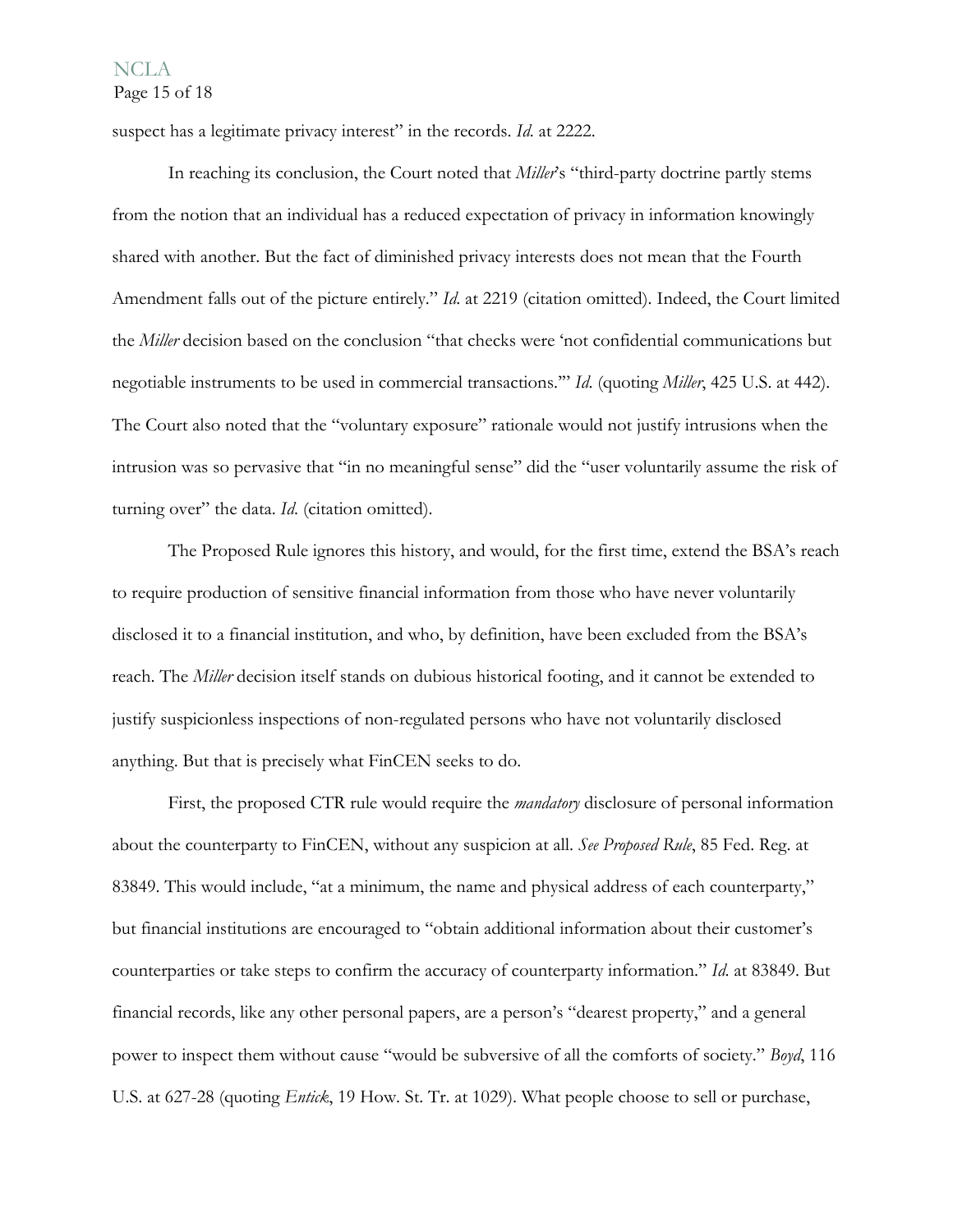Page 16 of 18

with whom, and for what purpose, is simply none of FinCEN's business. The entire mandatory disclosure regime of the BSA would be repugnant to the Founders. *See* Hamburger, *Is Administrative Law Unlawful?* at 224. But even under the modern view of the government's power, *Miller*'s "voluntary exposure" rationale does not justify an intrusion where, "in no meaningful sense" did the "user voluntarily assume the risk of turning over" the data. *Carpenter*, 138 S.Ct. at 2219. The Proposed Rule *only* requires counterparty disclosures *if they are not regulated by the BSA*. Certainly, in no meaningful sense, did these counterparties voluntarily turn over their information to FinCEN. The Proposed Rule would therefore require unlawful government intrusions into protected areas.

Next, the new recordkeeping requirement for transactions with unhosted wallets runs into the same problem. The financial institution must collect a host of sensitive information for parties that are specifically excluded from the BSA's reach. This includes sensitive "information that uniquely identifies the transaction, the accounts, and, to the extent reasonably available, the parties involved," such as the size and purpose of the transaction, the "name and physical address of each counterparty to the transaction" and potentially unlimited other details about the counterparty "the Secretary may prescribe as mandatory on the reporting form[.]" *Proposed Rule*, 85 Fed. Reg. at 83861. No doubt many (if not most) counterparties will reasonably expect this sensitive information to be protected from prying government eyes. And even though the financial institution need not affirmatively file a report with FinCEN, the agency still always retains the authority to "examine any books, papers, records, or other data of domestic financial institutions or nonfinancial trades or businesses relevant to the recordkeeping or reporting requirements of this subchapter" without any suspicion of wrongdoing. *See* 31 U.S.C. § 5318(a)(3). Thus, this general warrant-like provision would also violate the Fourth Amendment's prohibition on general searches of private papers.

It is also no defense that FinCEN hopes to force regulated entities to gather information that FinCEN itself may not gather. *See Blum v. Yaretsky*, 457 U.S. 991, 1004 (1982) (government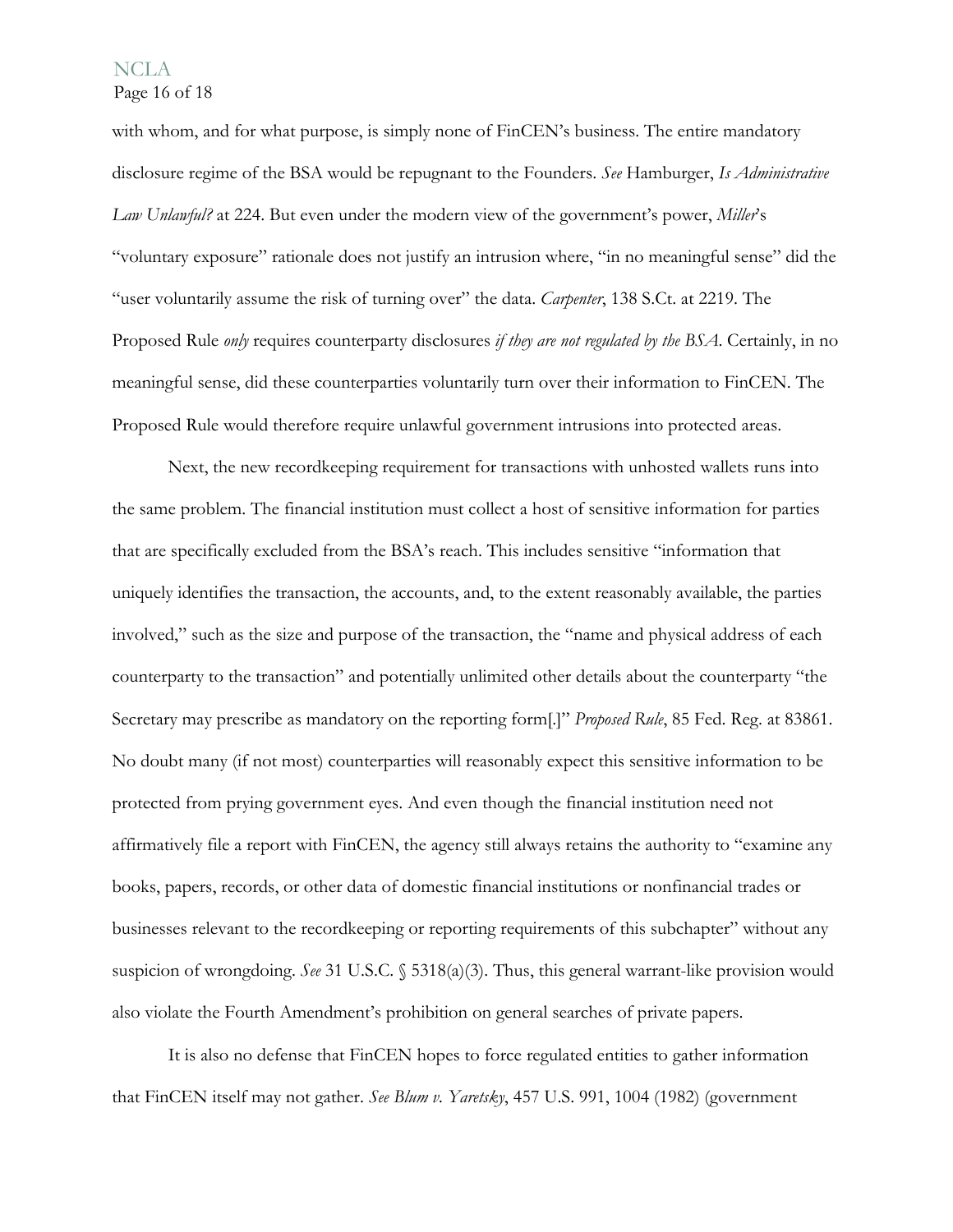Page 17 of 18

actors are "held responsible for a private decision" when government "has exercised coercive power or has provided such significant encouragement, either overt or covert, that the choice must be in law be deemed to be that" of the government); *Coolidge v. New Hampshire*, 403 U.S. 443, 487 (1971) (search conducted by private actor is subject to Fourth Amendment when private actor "must be regarded as having acted as an 'instrument' or agent of the state"). If domestic financial institutions refuse to follow these rules, then they can be criminally prosecuted, which is perhaps the clearest possible example of government coercion. *See* 31 U.S.C. § 5322(a).

Of course, the elephant in the room is that many domestic financial institutions will be simply unable to comply with the Proposed Rule. The counterparties largely control their own information, and unless the financial institutions are able to take this information without the counterparty's permission (perhaps through their existing customer acting as an informant), a recalcitrant counterparty may be able to maintain its privacy. But the penalty is that the counterparty may not transact business with any domestic financial institution. And that may be the point of this Proposed Rule—to disfavor digital assets and force them out of the U.S. banking system. FinCEN, of course, has no business trying to force an entire class of legal transactions underground. Even if Congress approved such a policy, NCLA would be deeply concerned about trading the ability of participating in commerce for the surrender of constitutional rights.

#### **IV. CONCLUSION**

The Proposed Rule constitutes an unprecedented effort to gather private information of unregulated parties in violation of constitutional limits on FinCEN's authority. But the rule remains just a *proposal*. FinCEN ought to recognize the impropriety of finalizing the rule and promptly withdraw it from consideration. Should FinCEN unwisely seek to promulgate a substantially similar version of the Proposed Rule, NCLA will not hesitate to file suit to protect Americans' civil liberties.

\* \* \*